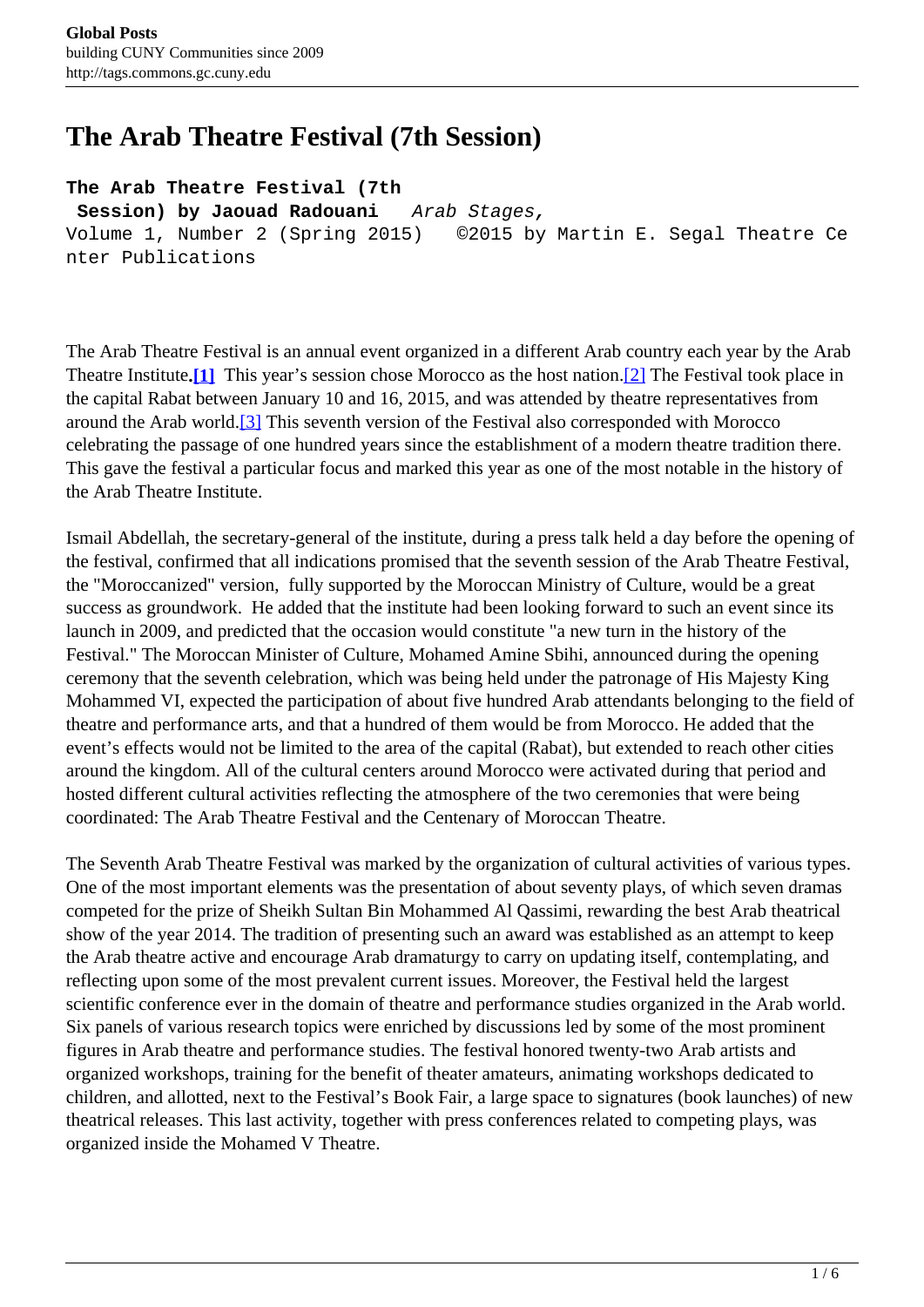<span id="page-1-0"></span>In contrast to previous Festivals, this "most important Arab theatre event,"<sup>[4]</sup> as Khalid Amine named it in a dialogue with the press, seized the opportunity of being in Morocco and celebrated its seventh anniversary by inviting scholars representing the West and allowing a considerable space for the discussion of the concept of "interwoven performance cultures." One panel among six[,\[5\]](#page-1-0) was dedicated to the discussion of the theme: "Dialogue between North and South: Interweaving Cultures in Performance." Participants in this Forum were Prof. Erika Fischer-Lichte, [6] Prof. Stephen Barber, [7] and Prof Khalid Amine<sup>[8]</sup> (Chair of the panel). They approached the idea of theatre from an interwoven performance cultures point of view. They sought to introduce the idea of "the interwoven" to Arab theatre and performance studies researchers and specialists. They, as scholars concerned with "interweaving" as a cultural process affecting the field of theatre and performance arts, defined, disclosed, and revealed the hidden mechanisms underlying the history, use, and view of this concept in the world of performance cultures.

Prof. Khalid Amine, through a guiding introduction to the theme of "interweaving" and some of its implied desires and dreams, tried to bridge East and West cultural spaces in the field of performance studies by giving a synoptic idea about what interwoven cultures in a performance arts project could stand for and could mean to the future. He provided his own reading of the hybrid and interwoven reality performance cultures are undergoing in a multicultural world where the history of cultures is fundamentally becoming more and more reflective of this processes. He initiated a heated discussion by making this statement:

*It should be noted that the theme of the symposium is a continuation, not a repetition, of our discussions held in prior similar seminars, mainly that of "Theater and Cultural Identities," which was organized by the Institute of Arab Theatre last year in Sharjah. We hope the Arab theatre gets fully engaged in this debate and that it will seek to strengthen the presence of the Arab theater inside the map of cosmic theater.*

Later he provided a synoptic idea on the meaning, influence, and potential of such enterprises as the interwoven project from a post-colonial point of view. He explained that:

*Erika Fischer-Lichte epitomizes the critique of intercultural performance elements that lurk in the work of various western theatrical enterprises that went East and South. "The starting point for intercultural staging," Fischer-Lichte rightly argues, "is thus not primarily an interest in the foreign – the foreign theatre or the foreign culture from which it is taken – but rather a situation completely specific within its own culture or a completely specific problem having its origin within its own theatre."*

Thus, contributions from non-Western cultures would no longer be systematically overlooked, denying the age-old interweaving between Europe and its various Others. Erika Fischer-Lichte, the initiator of both the project and, we may say, the theory of "interweaving performance cultures," continued the discussion by introducing the main view she presents in her book *The Transformative Power of Performance: A New Aesthetics*; but this time she was addressing a non-Western audience. Her argument targeted "interwoven" moments in Western theatrical history. Therefore, she gave a synopsis of past East-West theatrical interwoven encounters illustrating her own field of vision, and supported her claim by citing the following examples.

In the late 1970s and early 1980s a new term was coined in the West: "intercultural theatre." This was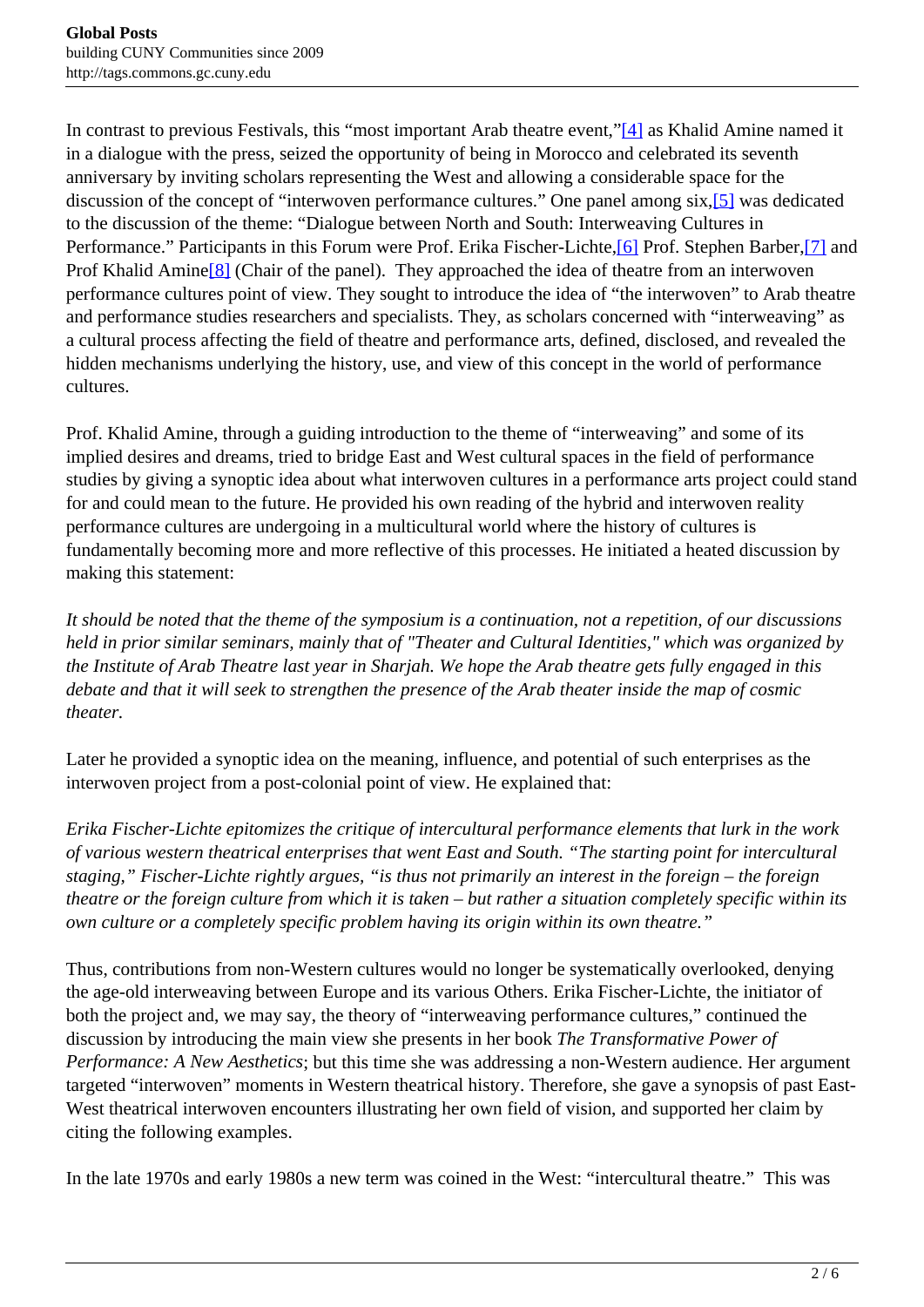used to describe productions that included elements from theatre traditions different from one's own, such as Peter Brook's *Orghast,* performed in the ruins of Persepolis in 1971; *The Iks,* the story of a dying African tribe, conceived in Africa (1975); *The Conference of the Birds* (1977), an adaption of a medieval play by the Persian mystic Attar; and the dramatization of the Indian epic *Mahabharata*, which triggered heated discussion in 1985. Ariane Mnouchkine's Shakespeare cycle in Paris–*Richard II* (1981), *Twelfth* Night, and *Henry IV* (both 1981–1983)–as well as Robert Wilson's *Knee Plays* (1984) were hailed as intercultural theatre, as were Tadashi Suzuki's "antiquity project" *The Trojan Women* (1974), *The Bacchae* (1978), *Clytemnestra* (1983), and his *Three Sisters* (1985); similarly, Shakespeare and Brecht productions in the style of traditional Chinese opera, such as in *Macbeth* (1984 as Kunqu opera) and *Much Ado About Nothing* (1986 as Huangmeixi opera) or Brecht's *Good Woman of Szechwan* (1987 as Sichuan opera), were labeled as "intercultural."

The audience, thanks to such an excellently organized history of intercultural performances in modern Western theatre and performance arts, could recognize the undeniable line of interweaving performance that different cultures have followed, and accepted this as a phenomenon that must be investigated in Arab theatre and performance arts too. Yet, Fischer-Lichte also posed this questions: "What was so different about these productions that they called for a whole new concept–intercultural theatre?" and undertook to answer it by this observation:

*The question is difficult to answer for various reasons. For one, if we go deep enough into history, we find that exchanges between the theatrical forms of neighboring and later also of distant cultures occurred wherever we have some evidence of theatre. Theatre's interaction with elements from other cultures has been a perpetual instrument and vehicle for change and renewal.*

Prof. Stephen Barber presented a paper with the formidable title "Interweaving Performance Cultures and the Generation of Cultural Knowledge, on the Axis of the North-South Dialogue: Bodies, Archives, Intermediality." He discussed what he called: "The journeys of performance cultures from South to North," and introduced his observations with the following words:

*In this paper, I present a few tentative reflections on the question of how processes of interweaving may, in unexpected ways, generate knowledge of the histories and the contemporary dynamics of performance cultures, and also–in the context of the theme of North-South dialogue–to present one or two ideas about the rapport between North and South, or South and North, especially on the shifting topographical and spatial orientation of that vector, and the dialogues it unleashes, especially in the medium of performance.*

One of the major affirmations he put forward in his discussion, which in fact explains the "interweaving" process as a struggle rather than an easy-going task, is this:

*The aligning and orientation of performance cultures, as within such topographical parameters as a North-South axis, will invariably generate tensions and fractures, as well as alliances or empathies, and it's often through such essential tensions that knowledge of performance's defining preoccupations originates.*

Such claims, and such assertions, prove the egalitarian foundation of "interweaving" as reality, vision, and project. Struggle is a symptom of equality among the coming together of performance cultures. For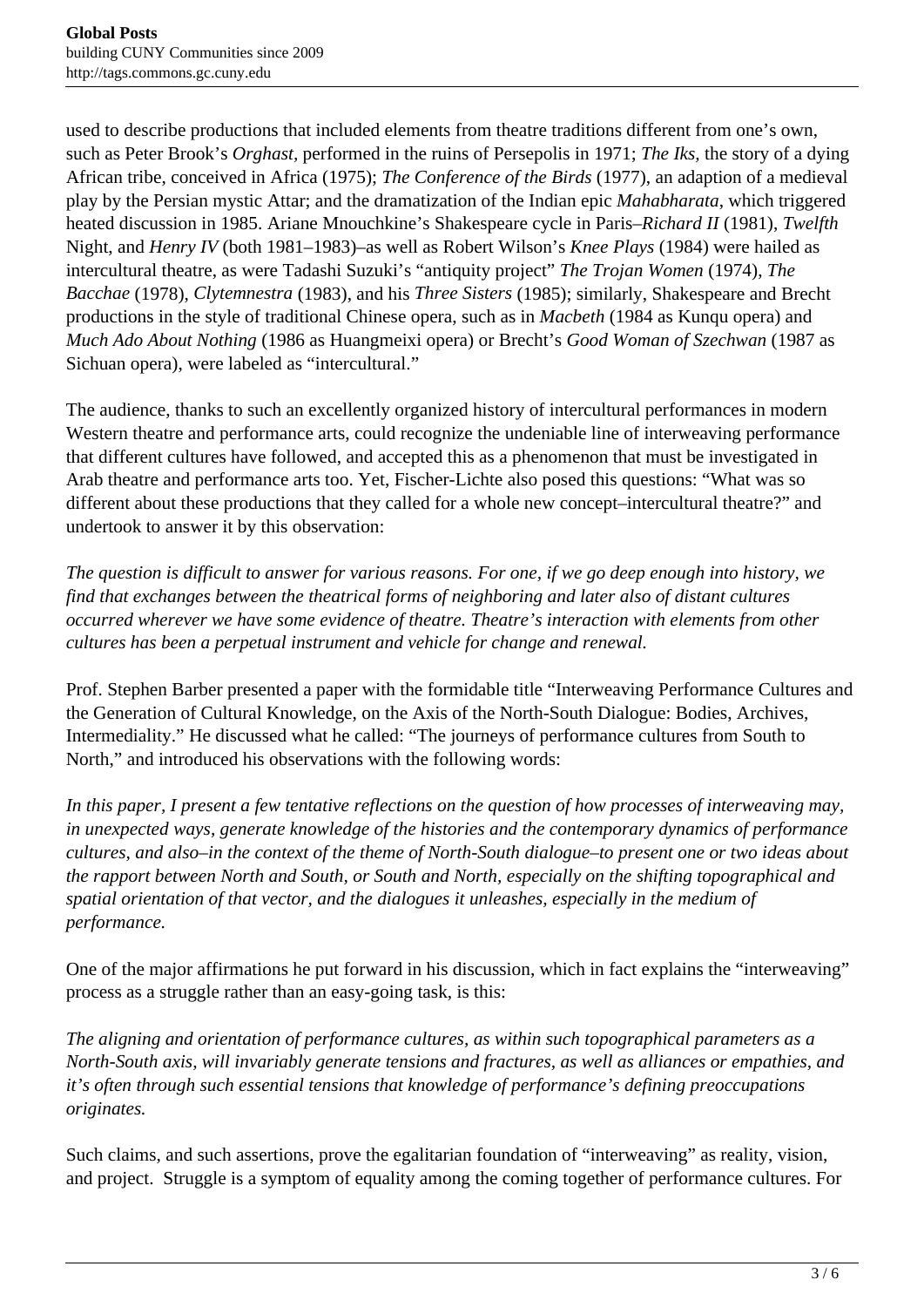<span id="page-3-0"></span>the Arab point of view, as a postcolonial culture, geography, and logos, the equation makes sense as lines of different cultures–in the project of interweaving–struggle over a status among other lines and do not passively submit. It also symbolizes that the process of weaving the thread of performance cultures together is a democratic performance/operation in which no culture, as a line, can stand without the support and sustenance of other neighboring cultures/lines.

The Arab Theatre Festival is an attempt to spread the culture of theatre and performance studies/arts in the Arab world. Some of its main objectives are also the promotion of Arab cultures, arts, aesthetics, and research in the domain of theatre and performance arts. It is an outstanding project combating the decline of theatrical cultures within the Arab world. It, on the reverse, tries to foster interest in this domain by offering ample opportunities to different social actors to participate in conferences, workshops, training sessions, book launches, writing competitions, watching recent plays, getting introduced to recently published books and translations in the field of theatre, and attending press conferences and many other significant activities.

*Jaouad Radouani (Ph.D.) is a Moroccan researcher specializing in theatre and performance studies. He is also an active member of the International Center for Performance (ICPS) in Tangier organizing the yearly-held Performing Tangier Conference. He has participated in national and international conferences, study days, and workshops inside and outside Morocco (Europe, the Maghreb, & the Middle East) and published articles addressing questions related to topics including Arab theatre, the emergence/reception of new theatrical forms in the Arab world, site-specificity, and Moroccan ancient forms of performance arts.*

[\[1](#page-3-0) The Arab Theatre Institute website is found here: <http://www.atitheatre.ae>

[\[2\]](#page-3-0) Previous sessions of the festival took place in Cairo, Tunis, Beirut, Amman, Doha, and Sharjah.

[\[3\]](#page-3-0) Exceptionally, this year, two non-Arab theatre researchers attended the festival as official participants and gave talks in the scientific conference.

[\[4\]](#page-3-0) See *Al-Monâataf* Newspaper (????? ???????), section: ??????? ?????. Issue ? 4964, (16, 17, 18 January, 2015). The digital version of the newspaper could be reached online here : [www.almounaataf.ma](http://www.almounaataf.ma)

[\[5\]](#page-3-0) The six panels are: (1) The Centenary of Moroccan Theatre. (2) Interweaving Performance Cultures: The North-South Dialogue. (3) Moroccan Theatrical Manifestos and the Future. (4) Theatre and Interaction of Performances. (5) Documentation of Moroccan Theatre: Whose Responsibility? (6) Arab Diaspora Theatre: Arab Visions or a Real Arab Theatre ?

[\[6\]](#page-3-0) **Dr**. **Erika Ficher-Lichte**, Professor of theatre studies, Freie Universitaet Berlin, Germany, head of DFG Collaborative Research Centre "Performing Cultures," and director of BMBF International Research Centre "Interweaving Cultures in Performance." She has published widely in the fields of aesthetics, theory of literature, art, and theatre, in particular on semiotics and performativity, theatre history, and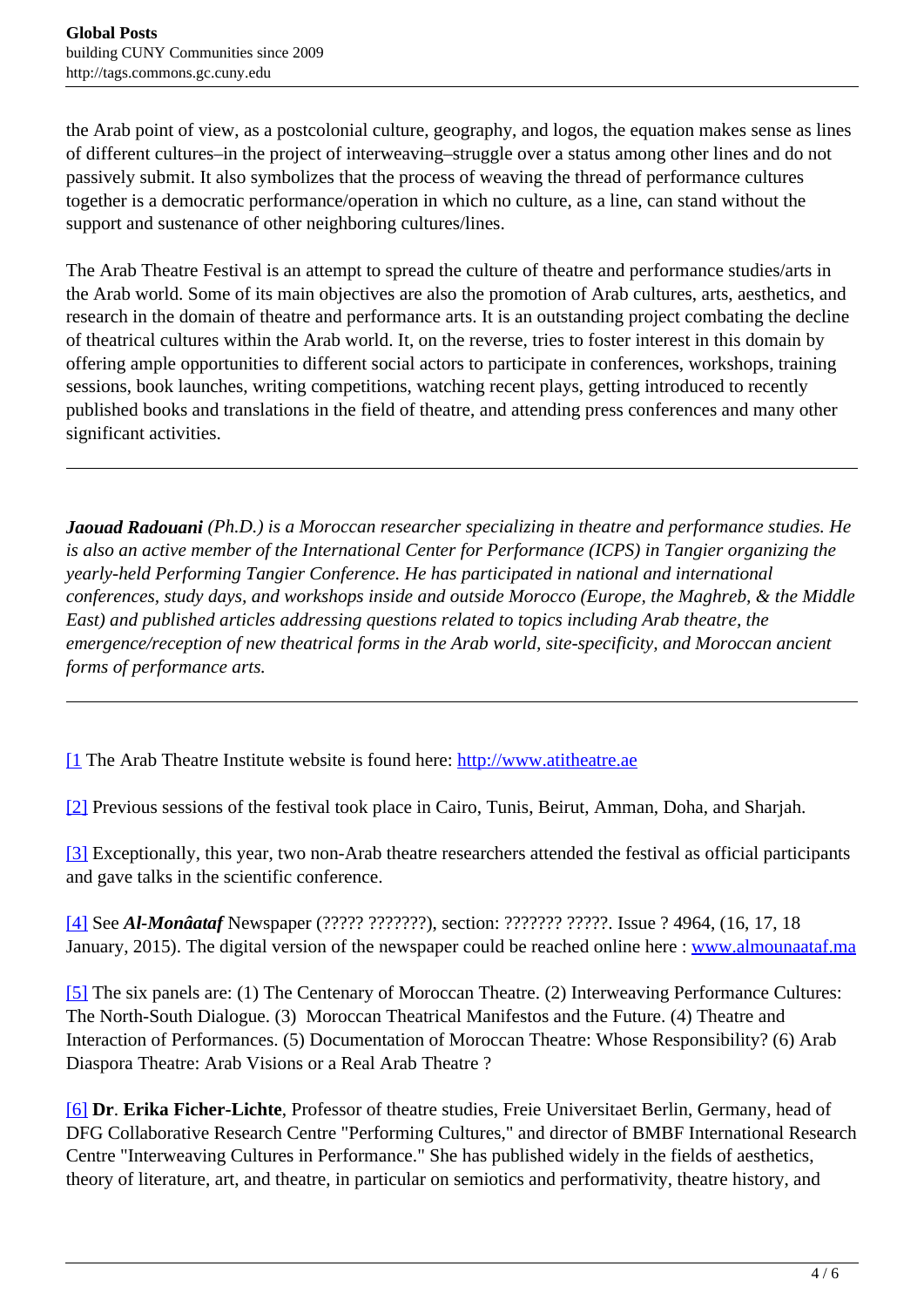<span id="page-4-0"></span>contemporary theatre. Among her numerous publications are *The Transformative Power of Performance: a New Aesthetics*.

[\[7\]](#page-4-0) **Stephen Barber** is a fellow of the International Research Centre in Interweaving Performance Cultures at the Free University Berlin and a professor of visual culture in the faculty of art, design and architecture at Kingston University, London. He currently holds a major research fellowship with the Henkel Foundation. His most recent book is *Performance Projections* (Chicago UP/Reaktion), 2014.

[\[8\]](#page-4-0) **Khalid Amine**, professor at Abdelmalek Saadi University, in Tetouan, Morocco, head of the International Centre for Performance Studies (ICPS) organizing Performing Tangier Conference, and a research fellow associated with the Centre of Interweaving Cultures in Performance, in Berlin, Germany.



Arab Stages Volume 1, Number 2 (Spring 2015) ©2015 by Martin E. Segal Theatre Center Publications

**Founders:** Marvin Carlson and Frank Hentschker

**Editor-in-Chief:** Marvin Carlson

**Editorial and Advisory Board:** Fawzia Afzal-Khan, Dina Amin, Khalid Amine, Hazem Azmy, Dalia Basiouny, Katherine Donovan, Masud Hamdan, Sameh Hanna, Rolf C. Hemke, Katherine Hennessey, Areeg Ibrahim, Jamil Khoury, Dominika Laster, Margaret Litvin, Rebekah Maggor, Safi Mahfouz, Robert Myers, Michael Malek Naijar, Hala Nassar, George Potter, Juan Recondo, Nada Saab, Asaad Al-Saleh, Torange Yeghiazarian, Edward Ziter.

**Managing Editor:** Joy Arab

**Table of Content Essays**

- *Science Fiction in the Arab World: Tawfiq al-Hakim's Voyage to Tomorrow (Rihlatun ilal-ghad)* by Rani Bhargav
- *Tawfik al-Hakim and the Social Responsibility of the Artist* by Majeed Mohammed Midhin
- *Jun?n*: *Poetics in the Discourse of Protest and Love* by Rafika Zahrouni
- *Ritual and Myth in Dalia Basiouny's Magic of Borolos* by Amal Aly Mazhar